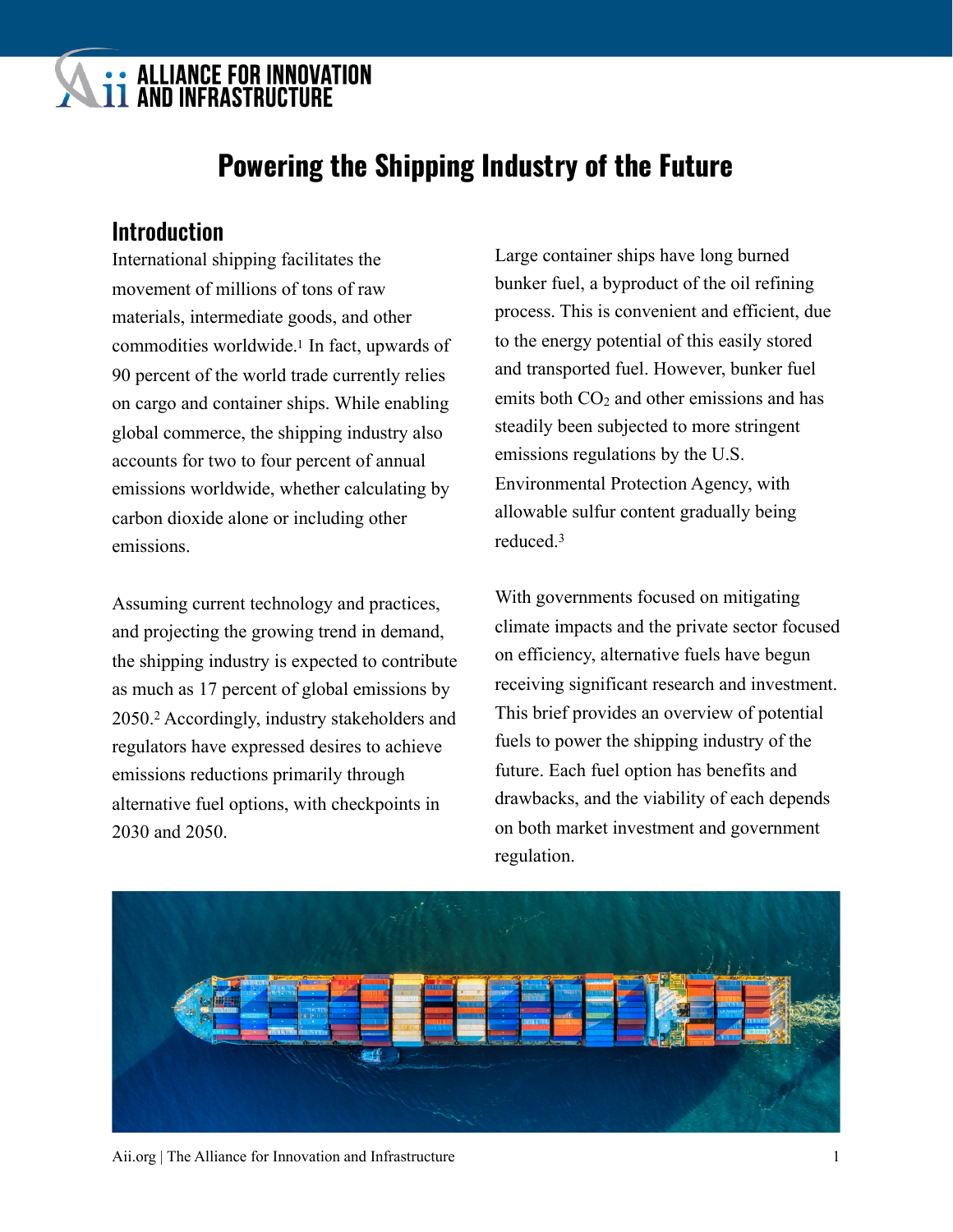## Fossil Fuels

### Bunker Fuel

<span id="page-1-0"></span>The term "bunker fuel" denotes any fuel oil that is utilized by large commercial marine vessels. Specific to container ships, bunker fuel can be either standard white diesel that is used to power large land vehicles, or marine gas oil, which is considered a low-sulfur fuel oil.<sup>4</sup>Bunker fuel in ships has traditionally contained sulfur, which is a natural component of crude oil. However, burning fuel with sulfur can cause significant respiratory problems in populations that live near ports and areas of high ship traffic[.5](#page-7-4)

<span id="page-1-3"></span>Because bunker fuel is made from the "dregs" of the oil refining process[,](#page-7-5) $6$  the amount of sulfur in bunker fuel has been consistently targeted, leading to a global sulfur cap of 3.5 percent[.](#page-7-6)<sup>[7](#page-7-6)</sup> In January 2020, the global upper limit for the sulfur content in shipping fuel was reduced further to 0.50 percent as part of a decades-long plan to curb sulfur emissions from ships.[8](#page-7-7)

<span id="page-1-5"></span><span id="page-1-4"></span>This reduction in sulfur content will help lower sulfur oxide (SOx) emissions worldwide and lead to an annual reduction of 8.5 million metric tons of SOx per year.[9](#page-7-8) Some shipowners have outfitted their container ships with sulfur scrubbing exhaust systems, which remove the sulfur oxide emissions as the bunker fuel is burned.

<span id="page-1-6"></span>Almost 16 percent of the global shipping fleet has sulfur scrubbing technology, however, the volatility of oil prices has impacted their economic viability.[10](#page-7-9) This price instability has also made other fuels more enticing alternatives to power container ships. As it stands, bunker fuels represent status quo in the industry. This means the benefits and drawbacks of alternative fuel are measured against the storage and transportability, costs, emissions, and other features of bunker fuel.

## <span id="page-1-1"></span>Liquified Natural Gas (LNG)

<span id="page-1-8"></span><span id="page-1-7"></span><span id="page-1-2"></span>Liquified natural gas (LNG) is natural gas that has been liquified by cooling to -260 degrees Fahrenheit, primarily for transportation and storage[.](#page-7-10)<sup>[11](#page-7-10)</sup> LNG terminals and tankers allow for the transportation of natural gas to areas of the world that are in accessible to pipelines. Recently dual-fuel engines on container ships have allowed LNG to be used as a primary fuel for ships, and the U.S. has experienced a large increase in LNG exports since 2015, meaning ships could potentially burn part of their LNG payload along the way[.](#page-7-11)<sup>[12](#page-7-11)</sup> This existing import and export infrastructure has made LNG a very appealing alternative fuel for the tanker ships that transport LNG as well as other large ships, which can either burn LNG alone or burn it alongside other fossil fuels.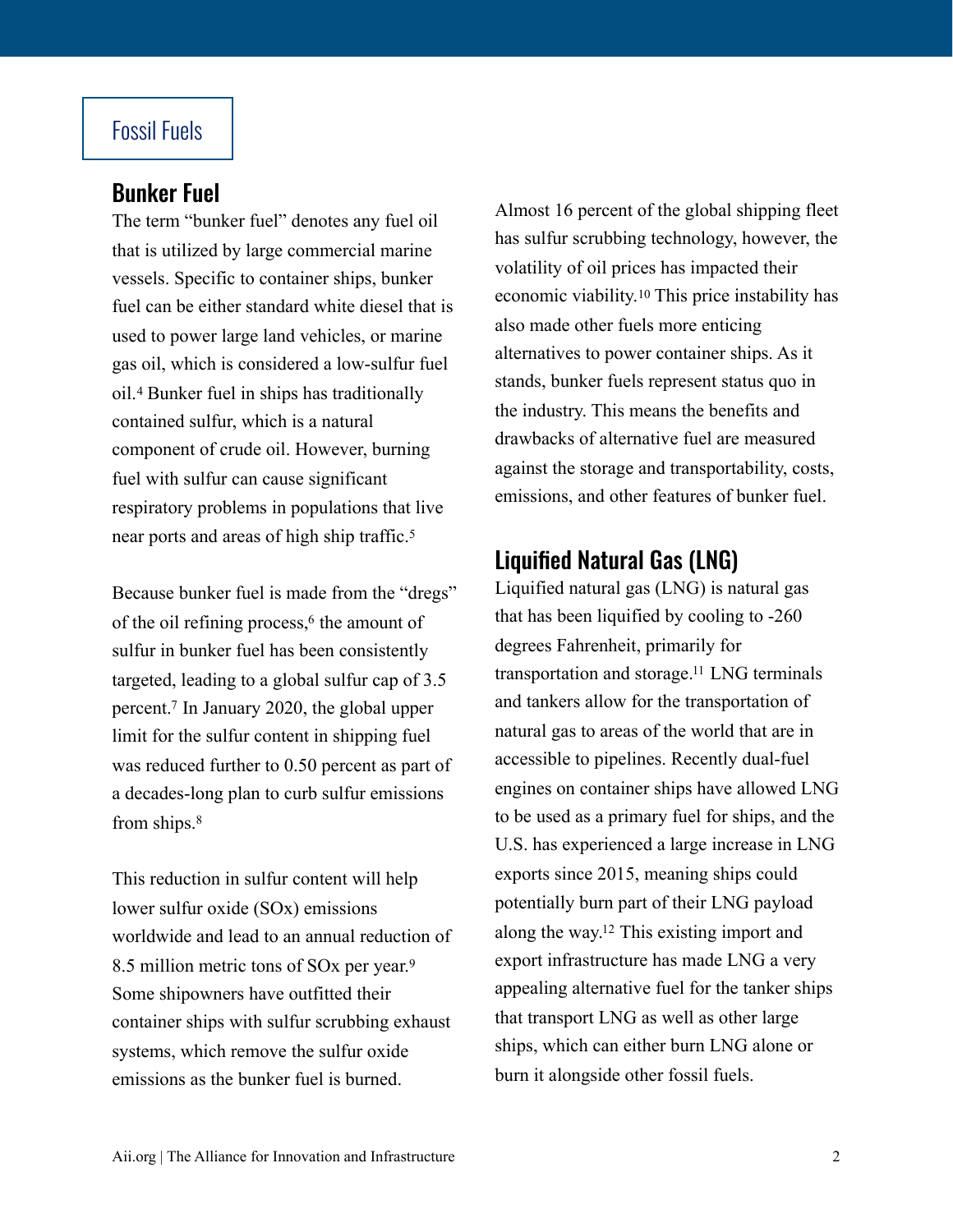<span id="page-2-1"></span>LNG has a lower environmental impact than other fossil fuels due to sulfur being removed before the liquefaction process. Because of this, very little SOx and particulate matter are emitted when LNG is burned.[13](#page-7-12) LNG is also easy to diffuse leading to a reduced risk of explosions[.14](#page-7-13) Carbon dioxide emissions from LNG are nearly 25 percent lower than standard fossil fuels, and with LNG being offered at competitive prices, it is seen by the shipping industry as both an alternative to bunker fuel and a potential bridge fuel to future power sources.<sup>[15](#page-7-14)</sup>

The disadvantages of using LNG as shipping fuel are mainly due to space concerns and the costs of maintaining storage temperature. LNG would take up 150 percent of the space that fuel oil requires on a container ship.[16](#page-7-15) This would require substantial increases to fuel storage facilities, which could decrease the amount of space for cargo on a ship. LNG must also be kept at -260 degrees Fahrenheit while stored, which requires specialized containers, equipment, and additional energy tomaintain that temperature.<sup>[17](#page-7-16)</sup> There is also a danger of boil-offs inside the storage tanks if the storage area is affected by heat, which causes LNG to evaporate and increases the pressure and temperature on a vessel's storage containers. $18$ -Boil-off gas must either be reliquefied on board, burned as fuel, or burned in a gasification unit to relieve the pressure on storage tanks.[19](#page-7-18)

## **Chemicals**

#### Hydrogen

<span id="page-2-7"></span><span id="page-2-0"></span>Hydrogen has been used in multiple industrial processes and its demand has been steadily increasing since the late 1970s. It is a light, easily storable, energy-dense gas that produces no CO2 when combusted, but does generatenitrogen oxides.<sup>[20](#page-7-19)</sup> Additionally, hydrogen can be utilized as a fuel in gas or liquid form and used in fuel cells rather than combustion. Hydrogen also contains roughly three times as much energy potential as fossil fuels once it is compressed into liquid form[.21](#page-7-20)

<span id="page-2-9"></span><span id="page-2-8"></span><span id="page-2-3"></span><span id="page-2-2"></span>While naturally occurring, most hydrogen is bonded to other elements, so to produce hydrogen itself traditionally requires using fossil fuels in processes of reforming or gasification of natural gas or coal[.22](#page-7-21) A version of "carbon-free" hydrogen, known as *green hydrogen,* can be produced through a process known as electrolysis. The process works by using electricity to split water into hydrogen and oxygen and depending on the source of the electricity.[23](#page-7-22)

<span id="page-2-11"></span><span id="page-2-10"></span><span id="page-2-6"></span><span id="page-2-5"></span><span id="page-2-4"></span>On top of its energy density and versatility, more *green hydrogen* can be produced as long as there is water and electricity. This cuts down on transportation costs, as hydrogen does not need to be moved to areas of high energy need and can be produced locally.[24](#page-8-0)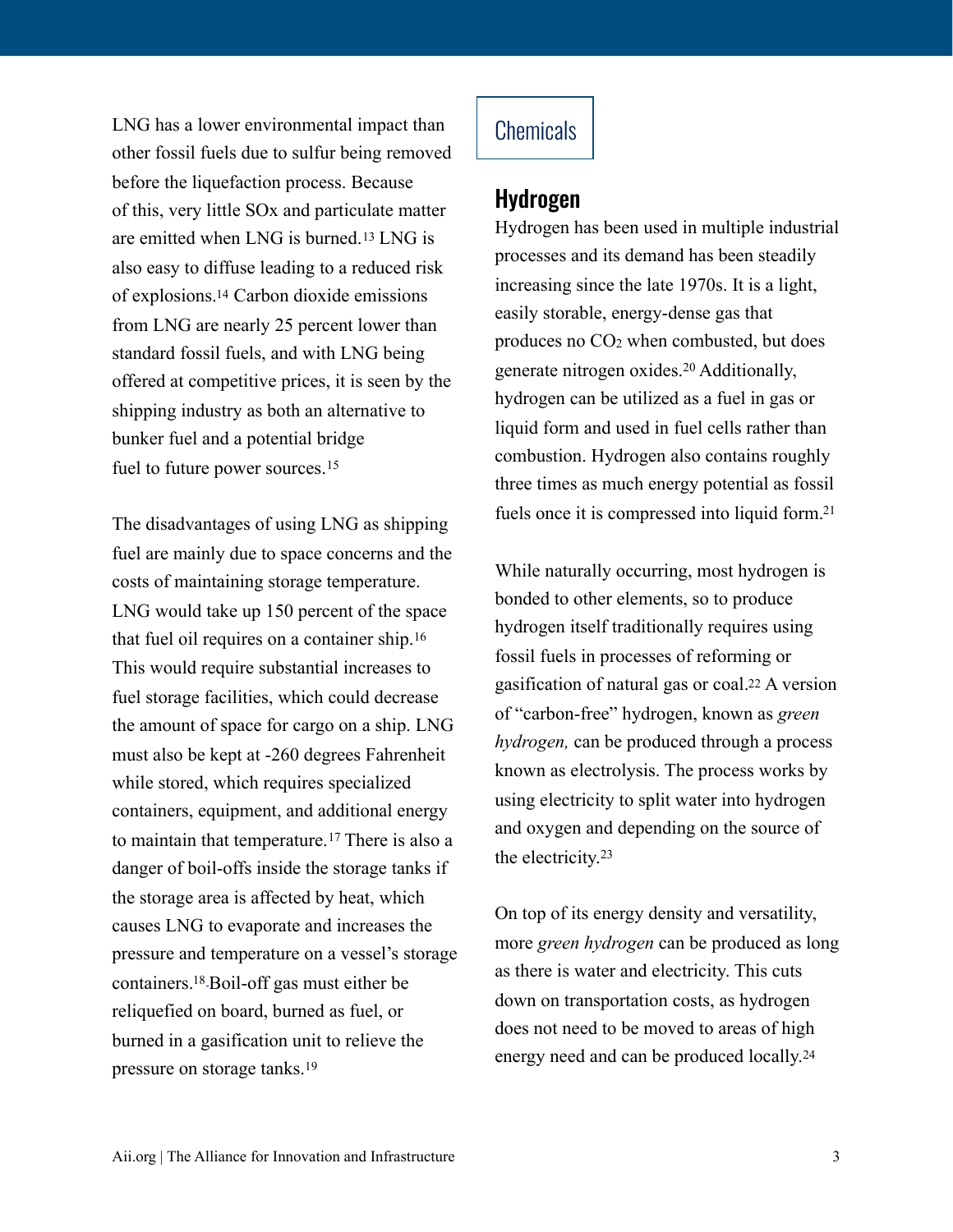A recent study explained that hydrogen could have powered nearly all container ships crossing the Pacific Ocean in 2015, but several barriers remain that inhibit its adoption.[25](#page-8-1) The barriers to hydrogen fuel are mainly economic and capacity-oriented.

<span id="page-3-1"></span><span id="page-3-0"></span>Completely green hydrogen currently is four times more expensive than hydrogen produced using fossil fuels.[26](#page-8-2) Moreover, the investment in extracting hydrogen, compressing enough of it to be a reliably energy-dense liquid or gas, and storing it has continued to hamstring its use for shipping, potentially meaning ships would need extra portsof call to refuel.<sup>[27](#page-8-3)</sup> The capacity costs of utilizing hydrogen mainly come from using hydrogen fuel cells; it would take a considerable number of fuel cells to power a container ship, which is more space not being used to move goods.[28](#page-8-4)

<span id="page-3-5"></span><span id="page-3-4"></span><span id="page-3-3"></span>Hydrogen requires 7.6 times the storage volume of bunker fuel needed to produce an equal amount of energy and must be stored in high-pressure tanks or special cryogenic dewars.[29](#page-8-5) While this spacing issue has limited hydrogen's viability, that could be changing as the economics of retrofitting container ships to maintain space for cargo is becoming cheaper.<sup>30</sup>A breakthrough remains needed for hydrogen to become fully viable, the question remains as to whether it will come from the energy industry or the shipping sector.

#### **Methanol**

<span id="page-3-7"></span><span id="page-3-6"></span>Methanol or wood alcohol is commonly used in chemical processes throughout the U.S. Methanol is produced mostly through reforming natural gas with steam, then converting and distilling the gas mixture[.31](#page-8-7) While it does take more energy to produce methanol from natural gas, its simplicity means that it can be transported and stored at atmospheric temperature and pressure[.32](#page-8-8) Current storage, transportation, and bunkering systems in ships may already be compatible with methanol, adding to its appeal. Methanol has been used as an effective alternative fuel and additive for automobiles as recently as the 1990s, and the technology is widely available for its manufacturing[.33](#page-8-9)

<span id="page-3-9"></span><span id="page-3-8"></span><span id="page-3-2"></span>The benefits of methanol are mainly due to its economic viability. Methanol is cheap to produce relative to other alternative fuels and can be produced from natural gas and biomass[.34](#page-8-10) In fact, methanol can be produced by any carbon source, and municipal waste, forest biomass, and black liquor from pulp mills have all been used to produce methanol[.](#page-8-11)<sup>[35](#page-8-11)</sup> Methanol's lower risk of flammability than standard gasoline also makes it a safer fuel to monitor and utilize for ships.<sup>36</sup>

<span id="page-3-12"></span><span id="page-3-11"></span><span id="page-3-10"></span>The drawbacks of methanol include a lower energy density than bunker fuel and hazards posed by methanol's corrosive properties[.37](#page-8-13) Higher injection flow rates due to the lower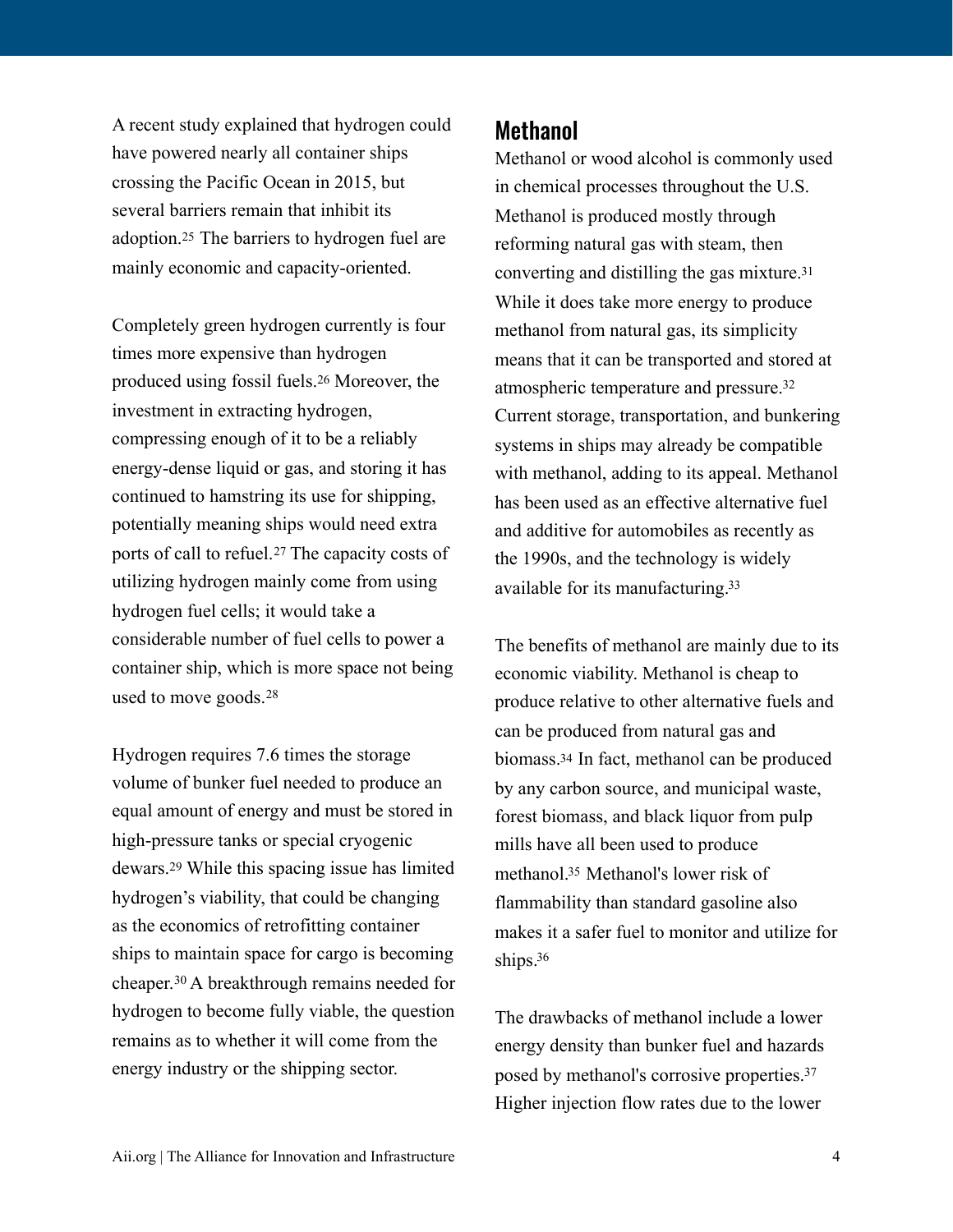energy density would be needed for ships and altering ship engines could impact cargo space available and be costly. Adequate safety features for crew members on ships would need to be implemented, as well as support infrastructure onshore to facilitate safe refueling[.38](#page-8-14)

#### <span id="page-4-0"></span>Ammonia

<span id="page-4-1"></span>Ammonia is a compound of both nitrogen and hydrogen that is used as a building block for most household cleaning items, pharmaceutical products, and fertilizers. As an energy source for container ships, it is a relatively new alternative fuel. The process of manufacturing ammonia is normally very carbon-intensive. $39$ The annual global production of ammonia exceeds 150 million metric tons, currently representing 1.8 percent of global  $CO<sub>2</sub>$  emissions, with demand projected to increase[.40](#page-8-16) Innovations like electrolysis may soon slash the carbon intensity of its production; and utilizing ammonia through combustion or fuel cells produces no CO2, but some nitrogen oxides.

<span id="page-4-2"></span>Ammonia has several factors that make it an appealing alternative fuel. Ammonia has been used as a fuel source previously during past diesel shortages, and the Haber-Bosch process of manufacturing ammonia has been wellestablished for over 100 years.<sup>[41](#page-8-17)</sup> Fuel cells also have been used as an effective way to store and use ammonia's energy. Ammonia also has 10 times the energy density of a

<span id="page-4-5"></span><span id="page-4-4"></span>lithium-ion battery and remains liquid at room temperature and moderate pressures, making storage easy. $42,43$  $42,43$  $42,43$  Ammonia liquid contains 50 percent more energy than the same volume of liquid hydrogen.<sup>[44](#page-8-20)</sup>

<span id="page-4-7"></span><span id="page-4-6"></span>The widespread use of ammonia in other industries means that problems of ignition of ammonia can be solved using waste heat from the combustion process[.45](#page-8-21) Much like hydrogen, ammonia has several barriers to widespread implementation ranging from the manufacturing process to concerns about different types of emissions and overall safety.

<span id="page-4-8"></span>Most ammonia today is produced from natural gas, so in order for ammonia to be less carbon intensive, its manufacturing process must be decarbonized[.46](#page-9-0) Using carbon capture technology to capture natural gas emissions from the ammonia manufacturing process is one way to limit ammonia manufacturing emissions[.](#page-9-1) $47$  A new technology called a solid oxide electrolysis cell (SOEC) streamlines the development of *green* ammonia[.48](#page-9-2)

<span id="page-4-12"></span><span id="page-4-11"></span><span id="page-4-10"></span><span id="page-4-9"></span><span id="page-4-3"></span>SOECs allow nitrogen to be withdrawn from the air, hydrogen to be separated out from water using electrolysis, and to have the Haber-Bosch process powered by clean energy to produce green ammonia[.49](#page-9-3) Due to SOEC being a relatively new technology, green ammonia is expected to be commercially available by 2023[.50](#page-9-4) In addition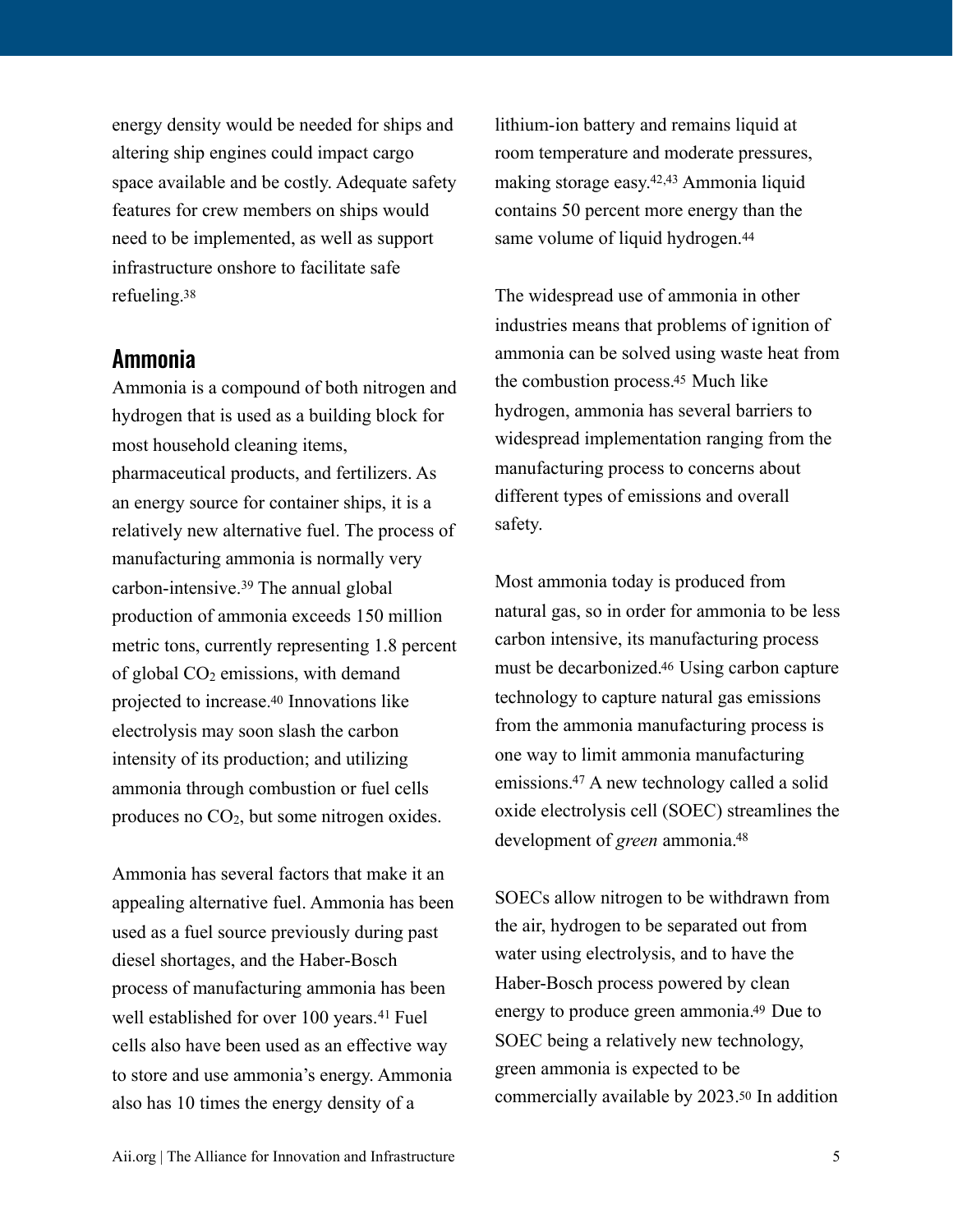<span id="page-5-0"></span>to manufacturing concerns, ammonia gas is extremely corrosive, and existing ships would need to be adapted to handle its corrosive properties.<sup>51</sup>Finally, perhaps the largest barrier to ammonia adoption is it requires special handling. Ammonia is extremely toxic and exposure to concentrations greater than 5,000 parts per million (ppm) can be fatal.[52](#page-9-6)

#### **Nuclear**

#### Fission

Because other alternative fuels possess safety risks and need additional innovation and technology to become carbon neutral, nuclear power may be a favorable alternative fuel for ships. The U.S. Navy currently utilizes nuclear powers for 10 Nimitz-class aircraft carriers, 86 submarines, and other ships and **bases** [53,](#page-9-7)[54](#page-9-8)

<span id="page-5-3"></span><span id="page-5-2"></span>In fact, the *USS Dwight D. Eisenhower* has run carbon-free for 20 years on a single "chunk" of uranium, while the *USS John F. Kennedy* and its 3.2-million gallon tank gets roughly 13 inches to the gallon due to the fuel oil energy being used for onboard logistics in addition to propulsion.[55](#page-9-9)

<span id="page-5-4"></span>Because aircraft carriers are massive in size and travel long distances, nuclear energy has attracted considerable investment from figures like Bill Gates, who want to see a

safer, more efficient, and easily massproduced nuclear reactor for container ships.

<span id="page-5-5"></span><span id="page-5-1"></span>The upside to nuclear power is its longevity and zero carbon emissions. For shipping, nuclear power produces large amounts of electricity, allowing for onboard refrigeration, radar, and other systems to get their power directly from the reactor[.](#page-9-10)<sup>[56](#page-9-10)</sup> For areas of the ocean that are harder to operate, like in the Arctic where sea ice needs to be broken, or journeys that will provide little opportunity to refuel, nuclear power has the capacity to provide ships with large amounts of energy[.57](#page-9-11) New types of reactors also address rightly held safety concerns.

<span id="page-5-7"></span><span id="page-5-6"></span>In conventional light-water reactors, water absorbs heat from the nuclear fission process, which creates the steam used to turn turbines. However, a steam buildup can cause a pressurized explosion. A Gates-founded company, TerraPower has developed the Natrium Reactor, which uses liquid sodium as an alternative to water because it has a higher boilingpoint and absorption capacity.<sup>[58](#page-9-12)</sup> This means that high pressure never builds up inside the reactor. Additionally, the reactor does not rely on outside power to secure the reactor in the event of an emergency but uses the produced heat already within the system to power safety features.[59](#page-9-13)

<span id="page-5-8"></span>Many negatives of nuclear power center on the extremely high construction costs due to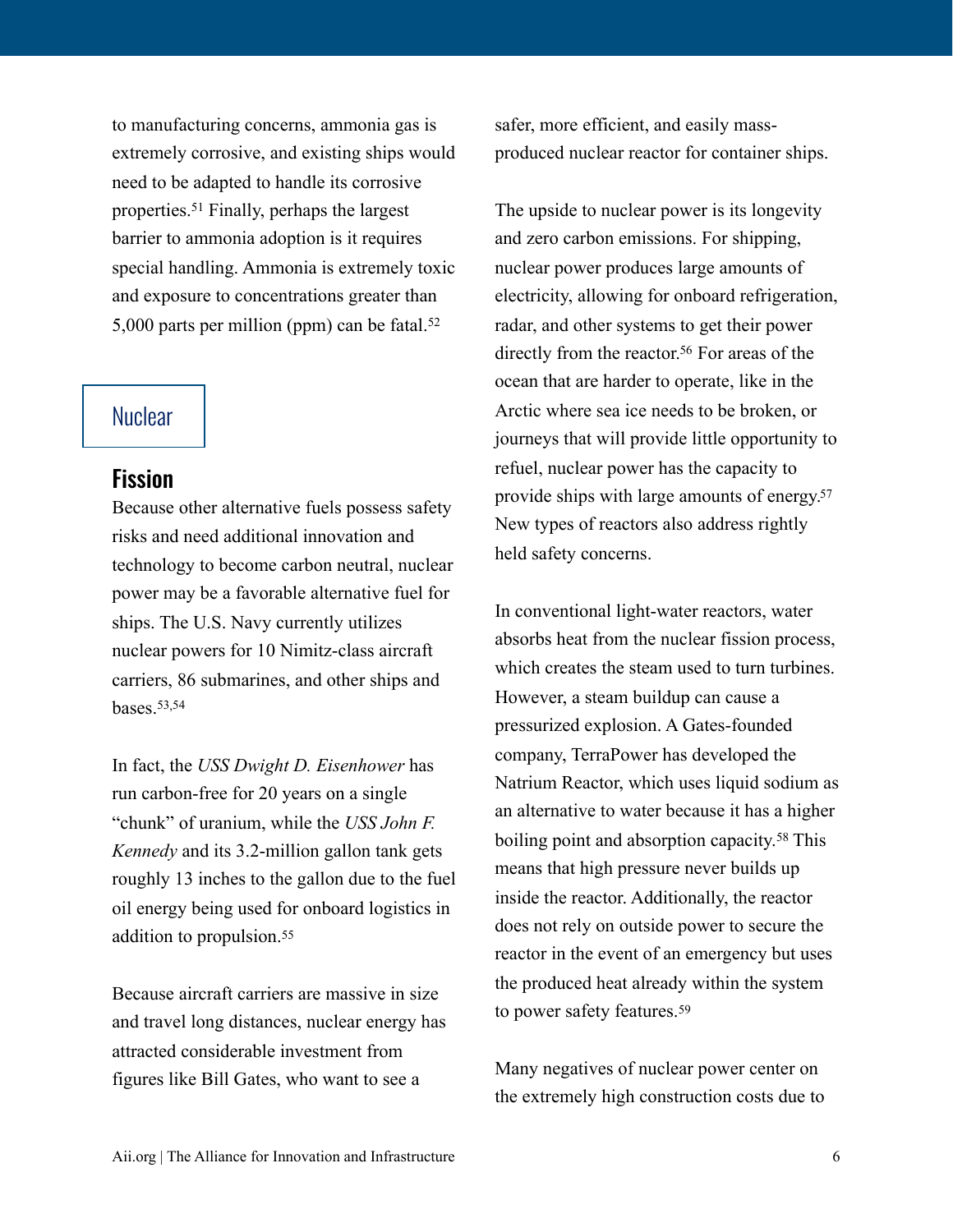<span id="page-6-0"></span>safety regulations and energy storage technology currently still being developed. In the U.S., the actual costs of building a nuclear power plant end up almost three times higher than proposed costs.[60](#page-9-14) Innovative reactors like the Natrium Reactor address these costs by shrinking the reactor size and the reactor operating at a lower pressure, negating the need for additional pressure-retaining facilities[.61](#page-9-15)

<span id="page-6-2"></span><span id="page-6-1"></span>The additional decommissioning process for a nuclear plant and the question of what to do with nuclear waste also pose barriers to using nuclear power in shipping. The U.S. Navy has a laborious process for decommissioning its nuclear craft, which involves disposing of the reactor and adjacent parts of the submarine that have been rendered radioactive in secure locations[.62](#page-9-16) Finally, the lack of a central disposal facility for nuclear waste in the U.S. means that nuclear waste is stored on-site whereit is produced. $63$  Modifying existing shipyards to be able to handle reactor waste from decommissioned container ships is the most important factor in making nuclear power viable for shipping.

Additional national security concerns may arise if adversarial actors or even pirates commandeer ships with nuclear reactors or irresponsible parties simply fail to properly manage waste. Private or state ownership of shipping fleets may impact the prudence of utilizing nuclear power for commercial ships.

## **Conclusion**

<span id="page-6-4"></span>The international maritime industry's crucial role in transporting goods worldwide on its nearly 60,000-ship fleet underpins multiple keyindustries.<sup>[64](#page-9-18)</sup> That makes economically and environmentally efficient operation essential to key sectors of economies worldwide. Currently bunker fuel is the primary fuel source for cargo vessels, but climate goals and public health advocates have advocated a departure from the sulfur burning and  $CO<sub>2</sub>$  emissions of this status quo. Several alternative fuels have the potential to help the shipping industry meet the goal of achieving 40 percent reduction in emissions by 2030.[65](#page-9-19)

<span id="page-6-5"></span>Among these are alternative fossil fuels like liquified natural gas, other elemental compounds, such as hydrogen, methanol, and ammonia, and nuclear power through fission.

<span id="page-6-3"></span>Each alternative fuel has a different set of benefits and drawbacks. In some instances, alternative fuel viability or fuel combinations depend on what area of the world has the available technology and investment. Continued innovation in the field of alternative fuels is still needed in the power sector and shipping industry. That investment may mean that the necessary breakthroughs are just on the horizon.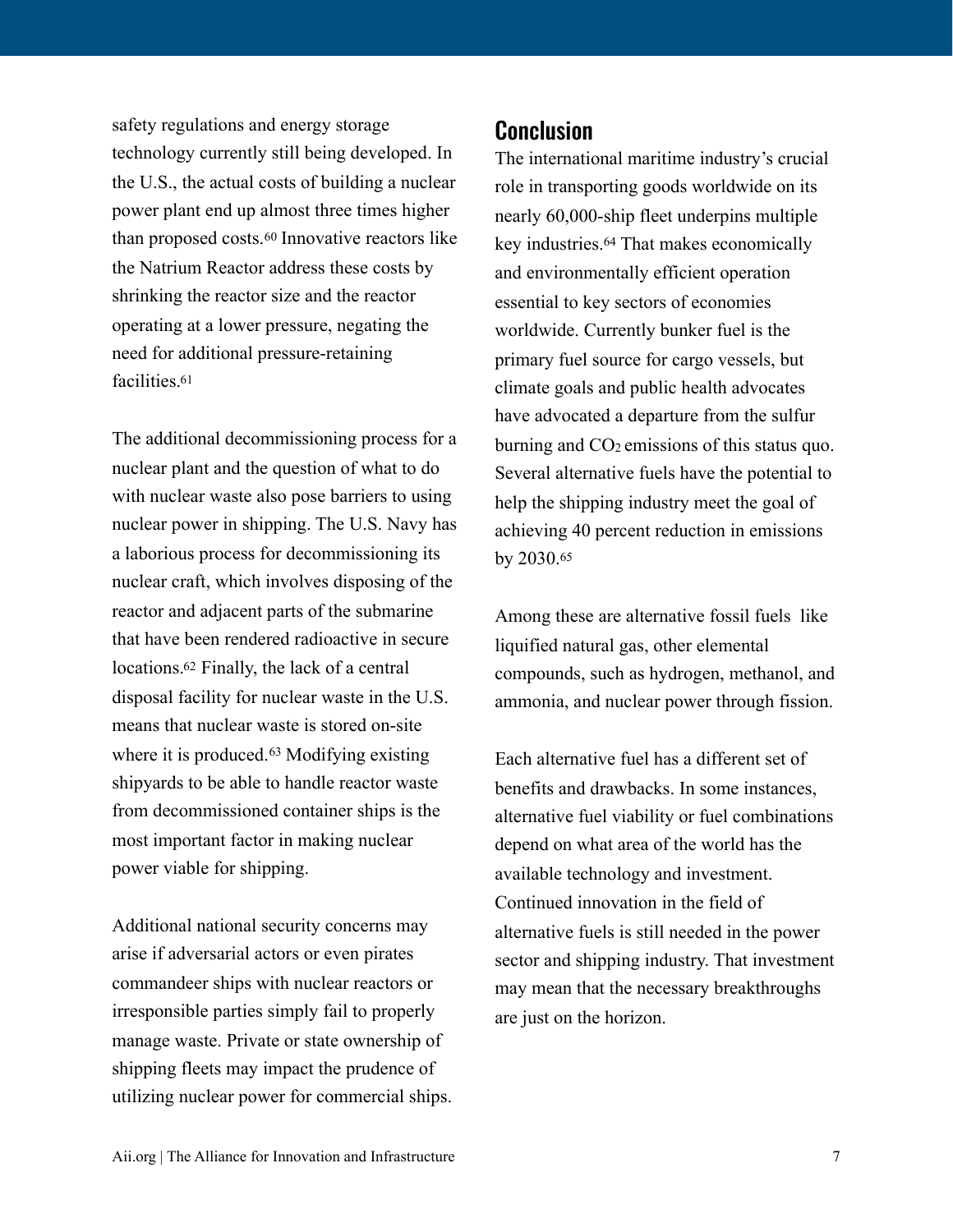## **Citations and Notes**

<span id="page-7-0"></span> International Chamber of Shipping. (2022). *Shipping and world trade: driving prosperity*. Explaining Shipping. [1](#page-0-0) <https://www.ics-shipping.org/shipping-fact/shipping-and-world-trade-driving-prosperity/>.

<span id="page-7-1"></span> Cames, M., Graichen, J., Siemons, A., and Cook, V. (November 2015). *Emission Reduction Targets for* [2](#page-0-1) *International Aviation and Shipping*. European Parliament Directorate General for Internal Policies. https:// www.europarl.europa.eu/RegData/etudes/STUD/2015/569964/IPOL\_STU(2015)569964\_EN.pdf.

<span id="page-7-2"></span><sup>[3](#page-0-2)</sup> U.S. Environmental Protection Agency. (2011). *Category 3 Marine and MARPOL Annex VI Fuel Sulfur Requirements*. Supporting Documents for Diesel Fuel Standards. [https://nepis.epa.gov/Exe/ZyPDF.cgi?](https://nepis.epa.gov/Exe/ZyPDF.cgi?Dockey=P100C63Z.pdf) [Dockey=P100C63Z.pdf.](https://nepis.epa.gov/Exe/ZyPDF.cgi?Dockey=P100C63Z.pdf)

<span id="page-7-3"></span>Crown Oil. (2020). *Guide to Bunker Fuel*. Crown Oil Ltd. [https://www.crownoil.co.uk/guides/bunker-fuel-guide/.](https://www.crownoil.co.uk/guides/bunker-fuel-guide/) [4](#page-1-0)

<span id="page-7-4"></span> Gallucci, M. (2018, June 28). *At Last, the Shipping Industry Begins Cleaning Up Its Dirty Fuels*. [5](#page-1-1) YaleEnviorment360. Yale School of the Environment. [https://e360.yale.edu/features/at-last-the-shipping-industry](https://e360.yale.edu/features/at-last-the-shipping-industry-begins-cleaning-up-its-dirty-fuels)[begins-cleaning-up-its-dirty-fuels](https://e360.yale.edu/features/at-last-the-shipping-industry-begins-cleaning-up-its-dirty-fuels).

<span id="page-7-5"></span>*Id.* [6](#page-1-2)

<span id="page-7-6"></span> ExxonMobil. (2017, April 28). *What Does IMO's 0.50% Sulphur Cap Decision Mean for the Bunker Supply* [7](#page-1-3) *Chain?* ExxonMobile Marine. [https://www.exxonmobil.com/en/marine/technicalresource/news-resources/imo](https://www.exxonmobil.com/en/marine/technicalresource/news-resources/imo-sulphur-cap-and-mgo-hfo)[sulphur-cap-and-mgo-hfo.](https://www.exxonmobil.com/en/marine/technicalresource/news-resources/imo-sulphur-cap-and-mgo-hfo)

<span id="page-7-7"></span> International Maritime Organization. (2019, December 20). *IMO 2020 - Cleaner Shipping for Cleaner Air*. United [8](#page-1-4) Nations - International Maritime Organization. [https://www.imo.org/en/MediaCentre/PressBriefings/Pages/34-](https://www.imo.org/en/MediaCentre/PressBriefings/Pages/34-IMO-2020-sulphur-limit-.aspx) [IMO-2020-sulphur-limit-.aspx](https://www.imo.org/en/MediaCentre/PressBriefings/Pages/34-IMO-2020-sulphur-limit-.aspx).

<span id="page-7-8"></span>*Id*. [9](#page-1-5)

<span id="page-7-9"></span><sup>[10](#page-1-6)</sup> JOC Staff. (2021, March 18). *Rising low-sulfur fuel price could spur scrubber resurgence: BIMCO*. Journal of Commerce. [https://www.joc.com/maritime-news/container-lines/rising-low-sulfur-fuel-price-could-spur-scrubber](https://www.joc.com/maritime-news/container-lines/rising-low-sulfur-fuel-price-could-spur-scrubber-resurgence-bimco_20210318.html)[resurgence-bimco\\_20210318.html.](https://www.joc.com/maritime-news/container-lines/rising-low-sulfur-fuel-price-could-spur-scrubber-resurgence-bimco_20210318.html) 

<span id="page-7-10"></span> U.S. Department of Energy. (2022). *Liquified Natural Gas (LNG)*. Office of Fossil Energy and Carbon [11](#page-1-7) Management.<https://www.energy.gov/fecm/liquefied-natural-gas-lng>.

<span id="page-7-11"></span><sup>[12](#page-1-8)</sup> U.S. Energy Information Administration. (2021). *Natural gas explained*. Liquified natural gas. [https://](https://www.eia.gov/energyexplained/natural-gas/liquefied-natural-gas.php) [www.eia.gov/energyexplained/natural-gas/liquefied-natural-gas.php](https://www.eia.gov/energyexplained/natural-gas/liquefied-natural-gas.php).

<span id="page-7-12"></span> Akina. (2021, June 7). *Current status and future prospects of LNG fuel for ships*. Mitsui O.S.K. Lines. [https://](https://www.mol-service.com/blog/lng-as-ships-fuel) [13](#page-2-0) [www.mol-service.com/blog/lng-as-ships-fuel.](https://www.mol-service.com/blog/lng-as-ships-fuel)

<span id="page-7-13"></span>*Id*. [14](#page-2-1)

<span id="page-7-14"></span> Singh, B. (2021, January 8). *Liquified Natural Gas (LNG) as Fuel for The Shipping Industry*. Marine Insight. [15](#page-2-2) [https://www.marineinsight.com/green-shipping/liquified-natural-gas-lng-as-fuel-for-the-shipping-industry/.](https://www.marineinsight.com/green-shipping/liquified-natural-gas-lng-as-fuel-for-the-shipping-industry/)

<span id="page-7-15"></span> Dekkers, W. (2018, October 23). *LNG bunkering: why burn gas*? Van Ameyde Marine. [https://](https://www.ameydemarine.com/lng-bunkering-why-burn-gas/) [16](#page-2-3) [www.ameydemarine.com/lng-bunkering-why-burn-gas/](https://www.ameydemarine.com/lng-bunkering-why-burn-gas/).

<span id="page-7-16"></span><sup>[17](#page-2-4)</sup> CH-IV. (2022). *All About LNG*.<https://www.ch-iv.com/all-about-lng/>.

<span id="page-7-17"></span><sup>[18](#page-2-5)</sup> Fluenta. (2022, March 14). *LNG: what is boil-off gas and what does it do?* [https://www.fluenta.com/lng-boil-off](https://www.fluenta.com/lng-boil-off-gas/) [gas/](https://www.fluenta.com/lng-boil-off-gas/).

<span id="page-7-18"></span> $19$  *Id*.

<span id="page-7-19"></span> U.S. Department of Energy. (2021). *Hydrogen Fuel Basics*. Office of Energy Efficiency & Renewable Energy. [20](#page-2-7) <https://www.energy.gov/eere/fuelcells/hydrogen-fuel-basics>.

<span id="page-7-20"></span> Cho, R. (2021, January 7). *Why We Need Green Hydrogen*. Columbia University Climate School. [https://](https://news.climate.columbia.edu/2021/01/07/need-green-hydrogen/) [21](#page-2-8) [news.climate.columbia.edu/2021/01/07/need-green-hydrogen/.](https://news.climate.columbia.edu/2021/01/07/need-green-hydrogen/)

<span id="page-7-21"></span> Cho, R. (2021, January 7). *Why We Need Green Hydrogen*. Columbia University Climate School. [https://](https://news.climate.columbia.edu/2021/01/07/need-green-hydrogen/) [22](#page-2-9) [news.climate.columbia.edu/2021/01/07/need-green-hydrogen/.](https://news.climate.columbia.edu/2021/01/07/need-green-hydrogen/)

<span id="page-7-22"></span> U.S. Department of Energy. (2021). *Hydrogen Production: Electrolysis*. Office of Energy Efficiency & Renewable [23](#page-2-10) Energy.<https://www.energy.gov/eere/fuelcells/hydrogen-production-electrolysis>.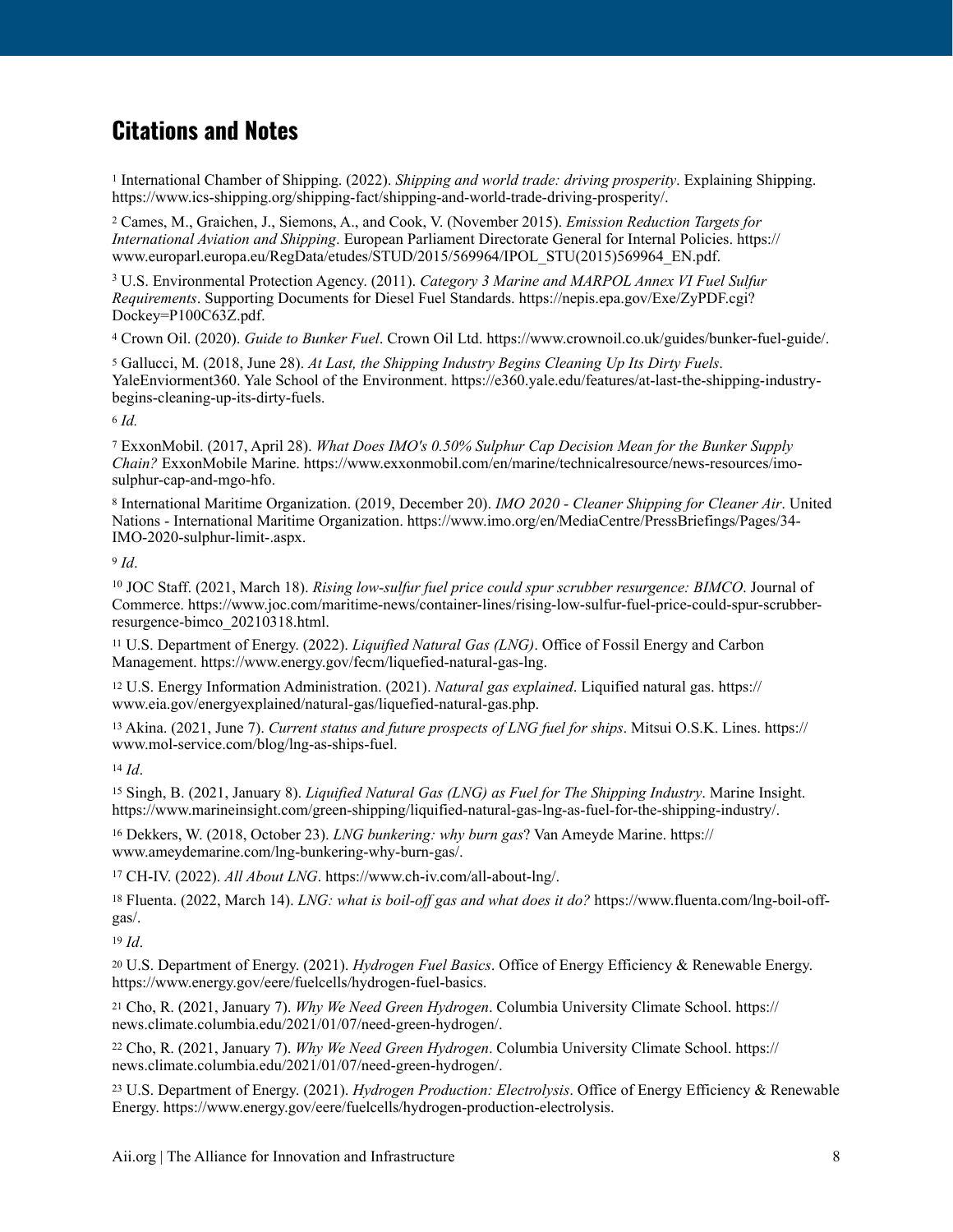<span id="page-8-0"></span> Hydrogen Council (2020, January 20). *Path to Hydrogen Competitiveness: A Cost Perspective*. [https://](https://hydrogencouncil.com/wp-content/uploads/2020/01/Path-to-Hydrogen-Competitiveness_Full-Study-1.pdf) [24](#page-2-11) [hydrogencouncil.com/wp-content/uploads/2020/01/Path-to-Hydrogen-Competitiveness\\_Full-Study-1.pdf](https://hydrogencouncil.com/wp-content/uploads/2020/01/Path-to-Hydrogen-Competitiveness_Full-Study-1.pdf).

<span id="page-8-1"></span> Collins, L. (2020, March 4). *Hydrogen can power virtually all container ships crossing the Pacific'*. Recharge. [25](#page-3-0) [https://www.rechargenews.com/transition/hydrogen-can-power-virtually-all-container-ships-crossing-the-pacific/](https://www.rechargenews.com/transition/hydrogen-can-power-virtually-all-container-ships-crossing-the-pacific/2-1-767073) [2-1-767073.](https://www.rechargenews.com/transition/hydrogen-can-power-virtually-all-container-ships-crossing-the-pacific/2-1-767073)

<span id="page-8-2"></span><sup>[26](#page-3-1)</sup> Van Renssen, S. (2020, August 27). *The Hydrogen Solution?* Nature Climate Change. [https://www.nature.com/](https://www.nature.com/articles/s41558-020-0891-0) [articles/s41558-020-0891-0.](https://www.nature.com/articles/s41558-020-0891-0)

<span id="page-8-3"></span><sup>27</sup>Van Hoecke, L., Laffineur, L., Campe, R., Perreault, P., Verbruggen, S., & Lenaerts, S. (2021, January 7). *Challenges in the use of hydrogen for maritime applications*. Journal of Energy and Environmental Science, Royal Society of Chemistry.<https://pubs.rsc.org/en/content/articlehtml/2021/ee/d0ee01545h>.

<span id="page-8-4"></span> Timperley, J. (2020, November 29). *The fuel that could transform shipping*. BBC. [https://www.bbc.com/future/](https://www.bbc.com/future/article/20201127-how-hydrogen-fuel-could-decarbonise-shipping) [28](#page-3-3) [article/20201127-how-hydrogen-fuel-could-decarbonise-shipping](https://www.bbc.com/future/article/20201127-how-hydrogen-fuel-could-decarbonise-shipping).

<span id="page-8-5"></span> Ash, N., Sikora, I., Richelle, B. (2019). *Electrofuels for shipping.* Environmental Defense Fund, 9. https:// [29](#page-3-4) www.edfeurope.org/news/2019/10/12/electrofuels-shipping.

<span id="page-8-6"></span> Mao, X., Rutherford, D., Osipova, L., & Comer, B. (2020, March 3). *Refueling Assessment of A Zero-Emission* [30](#page-3-5) *Container Corridor Between China and the United States: Could Hydrogen Replace Fossil Fuels?* International Council on Clean Transportation. [https://theicct.org/publication/refueling-assessment-of-a-zero-emission-container](https://theicct.org/publication/refueling-assessment-of-a-zero-emission-container-corridor-between-china-and-the-united-states-could-hydrogen-replace-fossil-fuels/)[corridor-between-china-and-the-united-states-could-hydrogen-replace-fossil-fuels/.](https://theicct.org/publication/refueling-assessment-of-a-zero-emission-container-corridor-between-china-and-the-united-states-could-hydrogen-replace-fossil-fuels/)

<span id="page-8-7"></span> Methanex Corporation. (2020). *How Methanol is Made*. [https://www.methanex.com/about-methanol/how-](https://www.methanex.com/about-methanol/how-methanol-made) [31](#page-3-6) [methanol-made](https://www.methanex.com/about-methanol/how-methanol-made).

<span id="page-8-8"></span> Joanne, E. (2014). *Methanol - an alternative fuel for greener shipping*. SSPA Sweden. [https://www.sspa.se/](https://www.sspa.se/alternative-fuels/methanol-alternative-fuel-greener-shipping) [32](#page-3-7) [alternative-fuels/methanol-alternative-fuel-greener-shipping](https://www.sspa.se/alternative-fuels/methanol-alternative-fuel-greener-shipping).

<span id="page-8-9"></span> U.S. Department of Energy. (2022). *Methanol*. Alternative Fuels Data Center. [https://afdc.energy.gov/fuels/](https://afdc.energy.gov/fuels/emerging_methanol.html) [33](#page-3-8) emerging methanol.html.

<span id="page-8-10"></span> Greenhalgh, K. (2021, January 29). *Methanol production capacity may quintuple on decarbonized industry* [34](#page-3-9) *transformation*. IHS Markit. [https://cleanenergynews.ihsmarkit.com/research-analysis/methanol-production](https://cleanenergynews.ihsmarkit.com/research-analysis/methanol-production-capacity-may-quintuple-on-decarbonized-ind.html)[capacity-may-quintuple-on-decarbonized-ind.html.](https://cleanenergynews.ihsmarkit.com/research-analysis/methanol-production-capacity-may-quintuple-on-decarbonized-ind.html) 

<span id="page-8-11"></span> Joanne, E. (2014). *Methanol - an alternative fuel for greener shipping*. SSPA Sweden. [https://www.sspa.se/](https://www.sspa.se/alternative-fuels/methanol-alternative-fuel-greener-shipping) [35](#page-3-10) [alternative-fuels/methanol-alternative-fuel-greener-shipping](https://www.sspa.se/alternative-fuels/methanol-alternative-fuel-greener-shipping).

<span id="page-8-12"></span> U.S. Department of Energy. (2022). *Methanol*. Alternative Fuels Data Center. [https://afdc.energy.gov/fuels/](https://afdc.energy.gov/fuels/emerging_methanol.html) [36](#page-3-11) emerging methanol.html.

<span id="page-8-13"></span><sup>[37](#page-3-12)</sup> Howden Engineering. (2019, November 28). *The Shipping Industry's Slant On Alternative Marine Fuels*. Howden Articles. [https://www.howden.com/en-us/articles/marine/the-shipping-industry%E2%80%99s-slant-on-alternative](https://www.howden.com/en-us/articles/marine/the-shipping-industry%E2%80%99s-slant-on-alternative-marin)[marin](https://www.howden.com/en-us/articles/marine/the-shipping-industry%E2%80%99s-slant-on-alternative-marin).

<span id="page-8-14"></span> DNV. (2020). *Methanol as a potential alternative fuel for shipping: A brief talk with Chris Chatterton of the* [38](#page-4-0) *Methanol Institute*. Alternative Fuels Insight Update. [https://www.dnv.com/maritime/advisory/afi-update/Methanol](https://www.dnv.com/maritime/advisory/afi-update/Methanol-as-a-potential-alternative-fuel-for-shipping-A-brief-talk-with-Chris-Chatterton.html)[as-a-potential-alternative-fuel-for-shipping-A-brief-talk-with-Chris-Chatterton.html.](https://www.dnv.com/maritime/advisory/afi-update/Methanol-as-a-potential-alternative-fuel-for-shipping-A-brief-talk-with-Chris-Chatterton.html) 

<span id="page-8-15"></span> The Royal Society. (2020). *Ammonia: Zero-Carbon fertilizer, fuel and energy store*. [https://royalsociety.org/-/](https://royalsociety.org/-/media/policy/projects/green-ammonia/green-ammonia-policy-briefing.pdf) [39](#page-4-1) [media/policy/projects/green-ammonia/green-ammonia-policy-briefing.pdf.](https://royalsociety.org/-/media/policy/projects/green-ammonia/green-ammonia-policy-briefing.pdf)

<span id="page-8-16"></span><sup>[40](#page-4-2)</sup> Monash University. (2021, June 10). *World-first discovery could fuel the new green ammonia economy*. Science Daily. [https://www.sciencedaily.com/releases/2021/06/210610150110.htm.](https://www.sciencedaily.com/releases/2021/06/210610150110.htm)

<span id="page-8-17"></span> Gallucci, M. (2021, February 23 ). *Why the Shipping Industry is Betting Big on Ammonia*. IEEE Spectrum. [https://](https://spectrum.ieee.org/why-the-shipping-industry-is-betting-big-on-ammonia) [41](#page-4-3) [spectrum.ieee.org/why-the-shipping-industry-is-betting-big-on-ammonia](https://spectrum.ieee.org/why-the-shipping-industry-is-betting-big-on-ammonia).

<span id="page-8-18"></span> $42$  *Id.* 

<span id="page-8-19"></span> Benjaminsen, C. (2021, July 14). *Ammonia may be the key to making long-haul shipping green*. TechExplore. [43](#page-4-5) <https://techxplore.com/news/2021-07-ammonia-key-long-haul-shipping-green.html>.

<span id="page-8-20"></span> $44$  *Id*.

<span id="page-8-21"></span> Rokke, N. (2021, October 5). *Ammonia: A Sustainable Fuel Option for Shipping*. Forbes. [https://www.forbes.com/](https://www.forbes.com/sites/nilsrokke/2021/10/05/ammonia-a-sustainable-fuel-option-for-shipping/?sh=2451426d7c00) [45](#page-4-7) [sites/nilsrokke/2021/10/05/ammonia-a-sustainable-fuel-option-for-shipping/?sh=2451426d7c00.](https://www.forbes.com/sites/nilsrokke/2021/10/05/ammonia-a-sustainable-fuel-option-for-shipping/?sh=2451426d7c00)